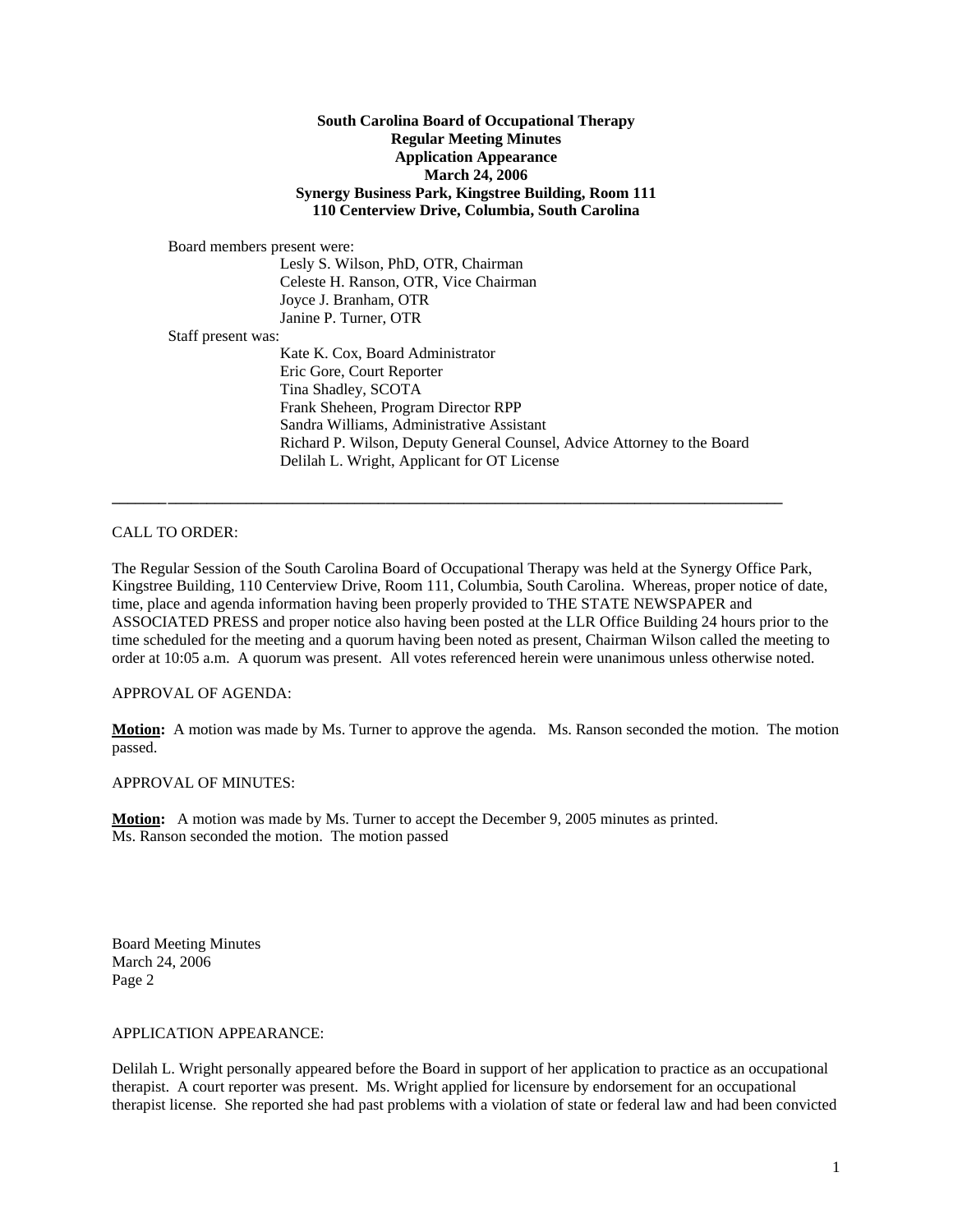of or plead guilty or nolo contendere to a crime other than a minor traffic violation. Ms. Wright answered questions from the Board members.

**Motion:** Ms. Turner moved that the Board go into Executive Session for legal advice. Ms. Ranson seconded the motion. The motion passed.

**Motion:** Ms. Turner moved that the Board reconvene in public session. Ms. Ranson seconded the motion. The motion passed.

Chairman Wilson advised that in Executive Session there were no votes taken and no actions taken.

**Motion:** Ms. Turner moved that the Board offer Ms. Wright a Private Agreement where she could be licensed, if she is in compliance with the monitoring provisions stated in the Agreement. Ms. Ranson seconded the motion. The motion passed.

## CHAIRMAN'S REMARKS:

Chairman Wilson stated that the Board is continuing to work with the Governor's Office to offer names of interested people for appointment to the Board as new Board members. She acknowledged Ms. Shadley and thanked her for her assistance in finding interested persons who might want to serve on the Board. She also thanked Janice Robinson for her efforts in this matter.

Dr. Wilson reported on the LLR Board Member Forum held February 17, 2006 and reviewed the training offered. She has asked for educational training and self-assessments to also be done in Board meetings as new members are appointed. She provided the Board with a South Carolina Assistive Technology Program brochure.

### REPORTS:

### Administrator's Report:

Mrs. Cox reported the licensee totals to date are 1,160 licensed occupational therapists and 443 licensed occupational therapy assistants for a total of 1,603 licensees. She reported that no complaints have been file in FY 05-06 and there are no pending complaints. Ms. Cox informed the Board Lori Seaman continues to serve on the IRC and Shaye Frye Flathman has agreed to be called to serve on the IRC as needed.

Mrs. Cox reported the Board's staff continues to inform the Agency and the Office of the Governor on the need for Board appointments for vacant positions for an occupational therapist, an occupational therapy assistant, and a public member, as well as the need to fill seats for members who wish to rotate off the Board. She reported she attended the Board Member Forum on February 17, 2006 with Dr. Wilson. Ms. Cox reported that Ms. Seaman was also in attendance.

Ms. Cox reported that the next renewal of licenses will be in March of 2007 and it will be an on-line renewal for all licensees. She also informed the Board members that LLR is developing an on-line board member manual, on-line status of application capability, and on-line address change capability.

Board Meeting Minutes March 24, 2006 Page 3

### Financial Report:

Mrs. Cox stated that the Financial Report is provided as information. She noted for the record revenue is collected biennially and is expended over a two-year period.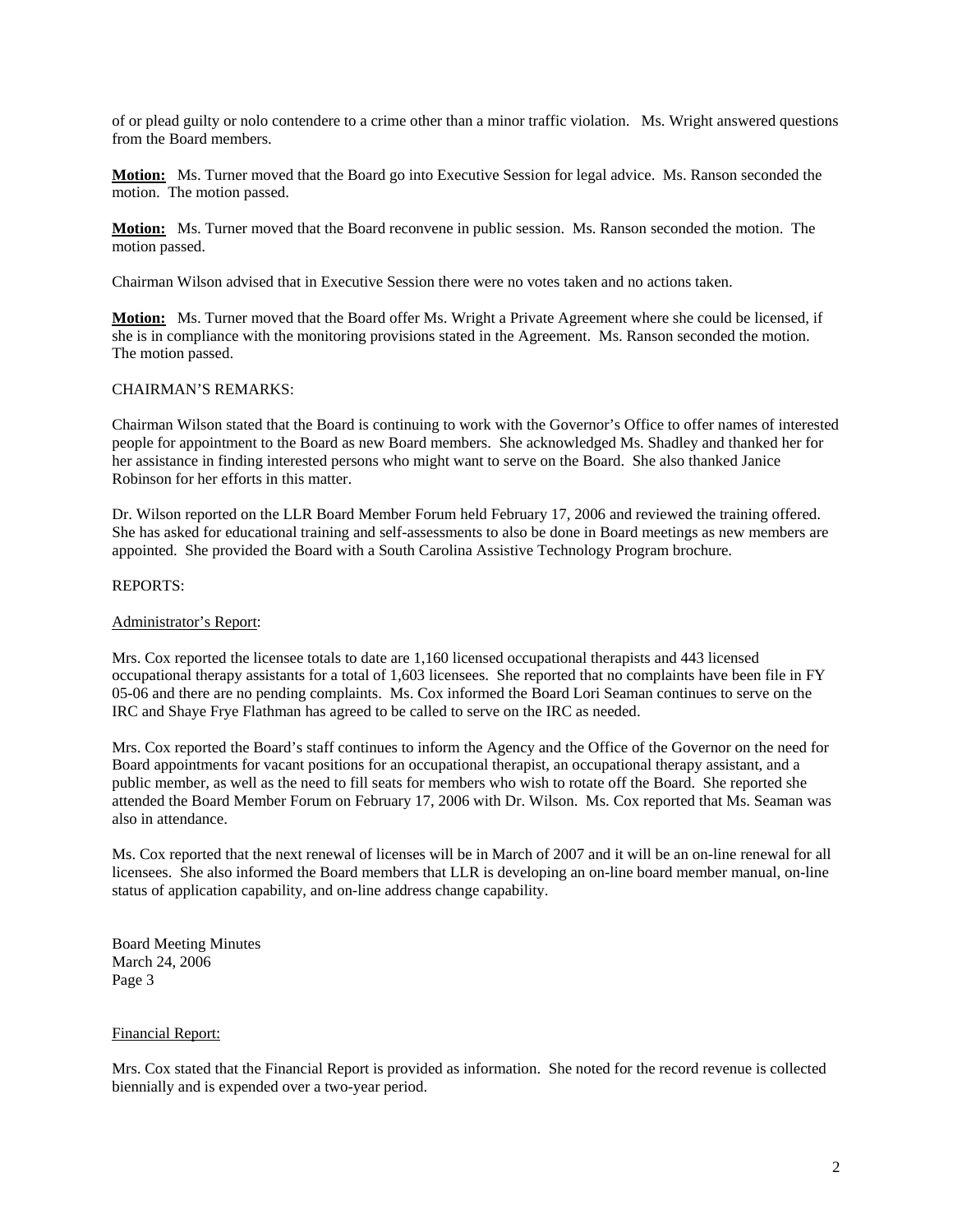# DISCIPLINARY ISSUES:

The Board had no matters to discuss.

LEGAL:

There was no legal business.

## UNFINISHED BUSINESS:

There were no pending matters.

NEW BUSINESS:

Mr. Wilson introduced Mr. Sheheen, Program Director of the Recovering Professional Program (RPP) who gave an overview of RPP. He outlined the services that RPP offers for recovery from addiction, the ability for confidentiality for participants where appropriate, the five-year monitoring schedule of licensees, and the varied support systems for participants and for the Board. He answered questions on the program and noted how the Board can use this program to monitor licensees in disciplinary and non-disciplinary ways to protect the public. He outlined the way that the SC Occupational Therapy Board could participate and discussed the cost. Discussion followed.

**Motion:** Ms. Turner moved that the Board draft a contract with RPP for participation in RPP and that Ms. Cox and Dr. Wilson be the initial contact persons for reporting of immediate client results. Ms. Ranson seconded the motion. The motion passed.

DISCUSSION TOPICS:

None

### PUBLIC COMMENTS:

There was no public comment.

### ANNOUNCEMENTS:

The meetings scheduled for the Board in 2006 were announced to be on June 30, September 15, and December 8, 2006 in the Kingstree Building at 110 Centerview Drive in Columbia, South Carolina. Ms. Cox reminded the Board members that the Economic Interest Statements are Due April 15, 2006.

Board Meeting Minutes March 24, 2006 Page 4

# ADJOURNMENT:

There being no further business the meeting was adjourned at 1:15 p.m.